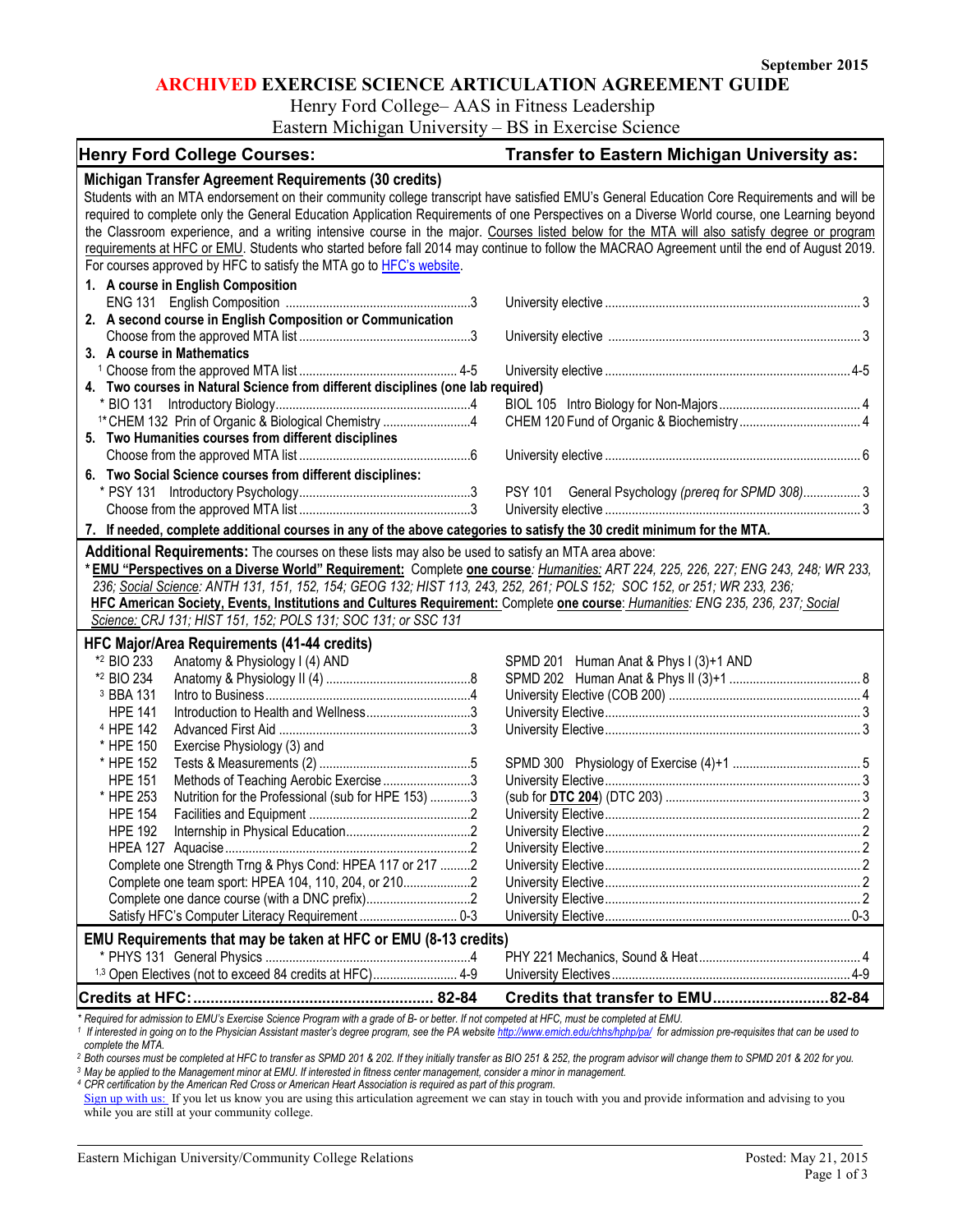# **ARCHIVED EXERCISE SCIENCE ARTICULATION AGREEMENT GUIDE**

Henry Ford College– AAS in Fitness Leadership

Eastern Michigan University – BS in Exercise Science

| <b>Completion of the Exercise Science</b><br><b>Program at EMU</b>                                                                                                                                                                                                                                                                                                                                                                                                                                                                                                                                                                                   | <b>Sample Full time Sequences:</b>                                                                                                                                                                                                                                                                                                                                                                                                                                                                                           |
|------------------------------------------------------------------------------------------------------------------------------------------------------------------------------------------------------------------------------------------------------------------------------------------------------------------------------------------------------------------------------------------------------------------------------------------------------------------------------------------------------------------------------------------------------------------------------------------------------------------------------------------------------|------------------------------------------------------------------------------------------------------------------------------------------------------------------------------------------------------------------------------------------------------------------------------------------------------------------------------------------------------------------------------------------------------------------------------------------------------------------------------------------------------------------------------|
| $(40-42 \text{ credits})$<br><b>Major Requirements</b>                                                                                                                                                                                                                                                                                                                                                                                                                                                                                                                                                                                               | Courses may not be offered every semester. Consult<br>advisor to plan a program of study.                                                                                                                                                                                                                                                                                                                                                                                                                                    |
| (12 credits)<br><b>Required Courses</b><br><b>SPMD 144</b><br><b>SPMD 280</b><br>Pharmacology for Sports Medicine 2<br><b>SPMD 305</b><br>Kinesiology-Tissue Mechanics3<br>Practicum in Exercise Science2<br><b>SPMD 325</b><br>SPMD 380W<br>Behavioral Aspects of Sports Medicine3<br>Required Courses (Postcandidacy) (24 credits)<br>Laboratory Tech in Human Performance 4<br><b>SPMD 410</b><br><b>SPMD 430</b><br>Principles of Electrocardiography3<br>Pathophysiology for Sports Medicine3<br><b>SPMD 431</b><br>Intro to Exercise Programming3<br><b>SPMD 432</b><br><b>SPMD 433</b><br>Principles of Strength & Conditioning3<br>SPMD 480L | <b>Summer Semester Start</b><br>(7 credits)<br>SPMD 144<br>F,S; pre-req BIO 105, CHEM 120, SPMD 202  2<br><b>SPMD 280</b><br>SPMD 380W<br>$(12-13 \text{ credits})$<br>Fall<br><b>SPMD 305</b><br><b>SPMD 410</b><br>F, W; pre-req SPMD 410 & admitted3<br><b>SPMD 432</b><br>Winter<br>$(13-14 \text{ credits})$<br><b>SPMD 325</b><br>F, W; pre-req SPMD 300 & admitted 3<br><b>SPMD 430</b><br><b>SPMD 431</b><br>F, W; pre-req SPMD 300 & admitted 3<br><b>SPMD 433</b><br>F, W; pre-req SPMD 300, SPMD 305 & admitted 3 |
| <b>SPMD Elective Courses</b><br>$(4-6$ credits)<br>Complete four to six credits from the following:<br>Any undergraduate or graduate-level SPMD course<br><b>ATTR 295</b><br>Assessment of Lower Body Injuries (4)<br><b>ATTR 296</b><br>Assessment of Upper Body Injuries (4)<br><b>PHED 260</b><br>Motor Development (2)<br><b>PHED 431</b><br>Motor Learning (3)<br><b>SPMD 407</b><br>Fitness Center Management (3)<br><b>SPMD 434</b><br>Intro to Echocardiography (2)<br><b>SPMD 508</b><br>Exercise Epidemiology (3)<br><b>SPMD 515</b><br>Diabetes and Obesity (3)<br><b>SPMD 518</b><br>Sports Supplements (3)                              | <b>Summer or Fall</b><br>(8 credits)<br>1SPMD 480L F, W, S prereq admitted and see note below  8<br><b>Fall Semester Start</b><br>(14 credits)<br>SPMD 144<br>F,S; pre-req BIO 105, CHEM 120, SPMD 202 2<br><b>SPMD 280</b><br>SPMD 305<br>SPMD 410<br>F, W; pre-req SPMD 300 & admitted 4<br>Winter<br>(12 credits)<br><b>SPMD 430</b><br>F, W; pre-req SPMD 300 & admitted3<br><b>SPMD 431</b>                                                                                                                             |
|                                                                                                                                                                                                                                                                                                                                                                                                                                                                                                                                                                                                                                                      | F, W; pre-req SPMD 410 & admitted 3<br>SPMD 432<br><b>SPMD 433</b><br>F, W; pre-req SPMD 300, SPMD 305 & admitted  3<br><b>Summer</b><br>$(6-8 \text{ credits})$<br><b>SPMD 325</b><br><b>Fall Semester</b><br>(8 credits)<br><sup>1</sup> SPMD 480L F, W, S prereq admitted and see note below  8                                                                                                                                                                                                                           |

*<sup>1</sup> Satisfies EMU's "Learning beyond the Classroom" requirement*

*NOTE: To enroll in SPMD 480 a GPA of 2.8 or better is required. In addition a grade of B- or better is required in the following courses: SPMD 300, 325, 410, 430, 431, 432, 433, and 480.*